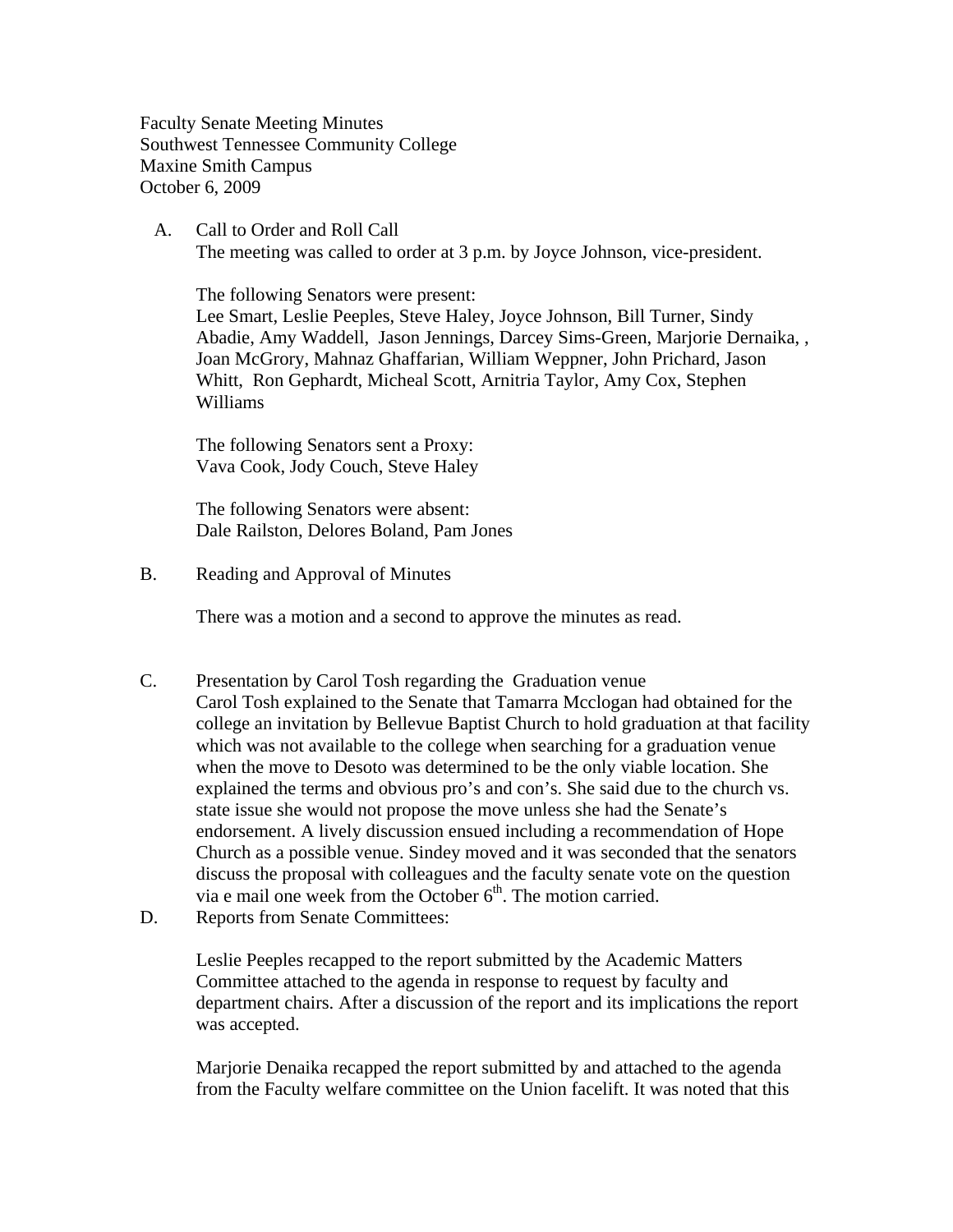report was submitted to Joann Bassett for implementation. The report was accepted.

#### E. Old Business

Joyce Johnson recapped the position paper for keeping the community colleges under the present TBR organization in opposition to the separation proposals from some of the Universities. There was discussion and many senators took the position "if it ain't broke don't fix it". A Vote was called for and there was unanimous vote to approve the position paper as presented.

Joyce Johnson called on Jason Whitt to recap the meeting on faculty evaluations of the department heads, deans and the provost. The primary resolve was to have Jeremy Burnett to conduct meetings with each department with the department chairmen to define the expectations of the department heads to their respective faculty in implementation of the new process. After discussion it was decided to have Jeremy attend the next Senate meeting to recap these meetings and answer questions and concerns of the faculty senate.

The meeting was adjourned at 4:30.

# **2009-2010 Senate**

**President: Steve Haley [shaley@southwest.tn.edu](mailto:shaley@southwest.tn.edu) 5635** 

# **Division Senators**

| Division Senators of Liberal Studies and Education - Five Seats.                |             |           |                              |      |
|---------------------------------------------------------------------------------|-------------|-----------|------------------------------|------|
| Developmental Studies, Education, Fine Arts/Language and Literature, Social and |             |           |                              |      |
| <b>Behavioral Science/Criminal Justice</b>                                      |             |           |                              |      |
| <b>Senator</b>                                                                  | <b>Term</b> | email     | <b>Department</b>            | Ext. |
| <b>Ron Gephardt</b>                                                             | $(09-11)$   | rgephart  | <b>Fine Arts, Languages</b>  | 5159 |
| <b>Ruthie Couch</b>                                                             | $(09-11)$   | jcouch    | <b>Developmental Studies</b> | 4608 |
| <b>Michael Scott</b>                                                            | $(09-11)$   | mscott    | <b>Fine Arts, Languages</b>  | 5155 |
| Marjorie Dernaika                                                               | $(08-10)$   | mdernaika | <b>Developmental Studies</b> | 4474 |
| Darcy Sims-Green                                                                | $(08-10)$   | dsgree    | Soc Behav. /Crim. Just.      | 4278 |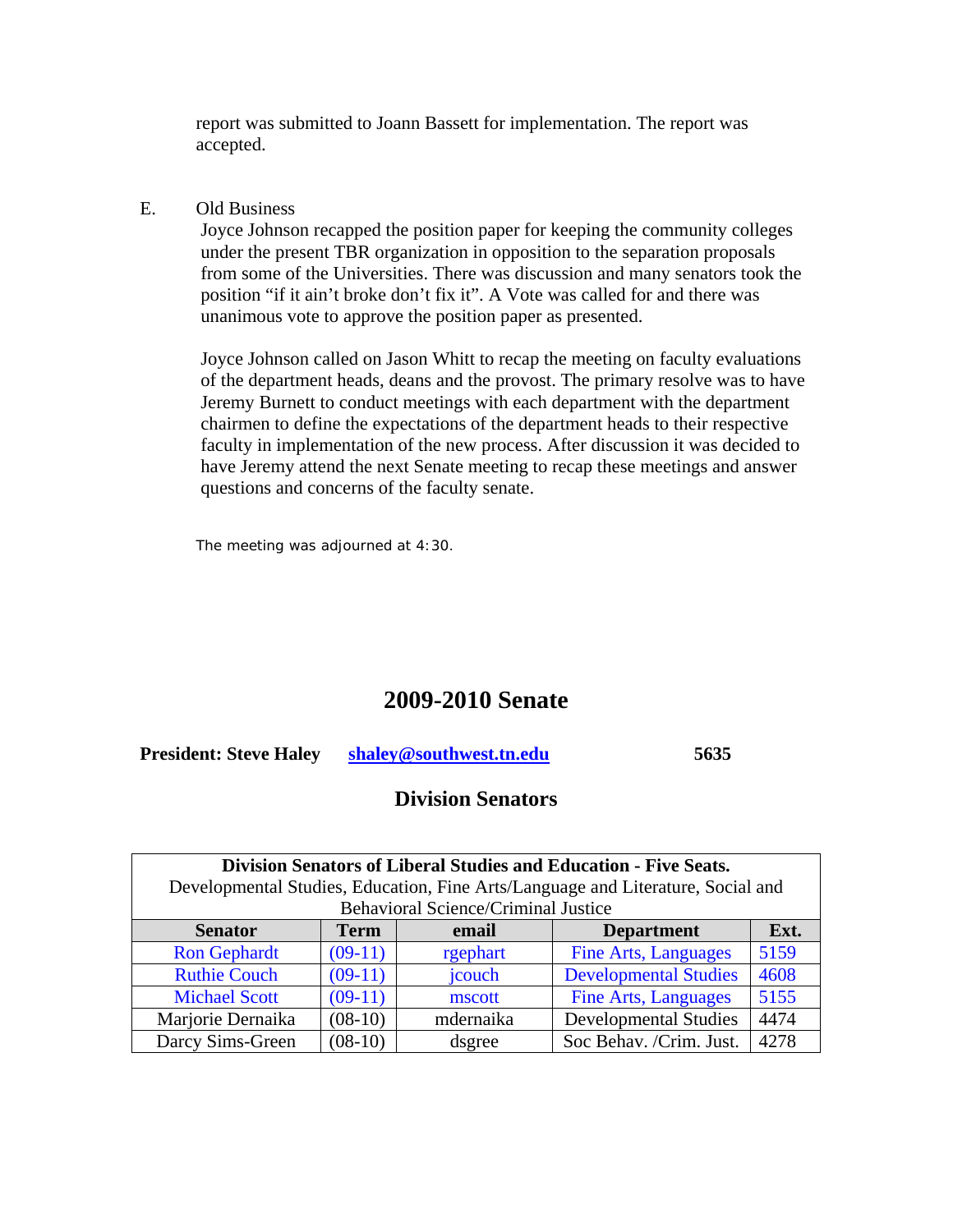| <b>Division Senators of Business, Career Studies and Technology - Five Seats.</b><br>Office Adm./Information Tech/Hospitality Mgmt, Accountancy/Business Adm. and<br>Paralegal Studies, Graphic Arts/Industrial and Environ. Technology, Engineering |             |               |                              |      |
|------------------------------------------------------------------------------------------------------------------------------------------------------------------------------------------------------------------------------------------------------|-------------|---------------|------------------------------|------|
| Technology                                                                                                                                                                                                                                           |             |               |                              |      |
| <b>Senator</b>                                                                                                                                                                                                                                       | <b>Term</b> | email         | <b>Department</b>            | Ext. |
| <b>Joan McGrory</b>                                                                                                                                                                                                                                  | $(09-11)$   | jmcgrory      | Business/Acct/Paralegal      | 4485 |
| Michelle Gietz                                                                                                                                                                                                                                       | $(08-10)$   | mgietz        | Business/Acct/Paralegal      | 5490 |
| Lee Smart                                                                                                                                                                                                                                            | $(08-10)$   | <b>lsmart</b> | Business/Acct/Paralegal      | 5076 |
| <b>Arnitria Taylor</b>                                                                                                                                                                                                                               | $(09-11)$   | ahawkins      | <b>Office Administration</b> | 4735 |
| Sindy Abadie                                                                                                                                                                                                                                         | $(08-10)$   | csabadie      | Business/Acct/Paralegal      | 6021 |

| Division Senators of Math, Natural Sciences, & Health Sciences - Four Seats. |             |            |                         |      |
|------------------------------------------------------------------------------|-------------|------------|-------------------------|------|
| Nursing, Mathematics, Natural Sciences, Allied Health                        |             |            |                         |      |
| <b>Senator</b>                                                               | <b>Term</b> | email      | <b>Department</b>       | Ext. |
| <b>Bill Turner</b>                                                           | $(09-11)$   | wturner    | <b>Mathematics</b>      | 4254 |
| Amy Cox                                                                      | $(08-10)$   | acox       | <b>Allied Health</b>    | 5390 |
| Jason Jennings                                                               | $(08-10)$   | jbjennings | <b>Natural Sciences</b> | 5679 |
| Amy Waddell                                                                  | $(08-10)$   | awaddell   | <b>Natural Sciences</b> | 5224 |

# **Department Senators:**

### **Division: Business, Career Studies & Technology**

#### **Departments:**

- Business Administration/Accountancy and Paralegal Studies
- Office Administration/Information Technologies and Hospitality Mgmt
- Engineering Technologies
- Industrial & Environmental Technologies

| <b>Senator</b>           | <b>Term</b> | email       | <b>Department</b>               | Ext. |
|--------------------------|-------------|-------------|---------------------------------|------|
| <b>Leslie Peeples</b>    | $(09-11)$   | lpeeples    | Off Adm/InfoTech/Hosp           | 4006 |
| <b>Mahnaz Ghaffarian</b> | $(09-11)$   | mghaffarian | Business/Acct/Paralegal         | 5509 |
| <b>Stephen Williams</b>  | $(09-11)$   | sfwilliams  | <b>Engineering Tech.</b>        | 4989 |
| <b>Dale Railston</b>     | $(09-11)$   | drailston   | <b>Industrial/Environ. Tech</b> | 4160 |

#### **Division: Liberal Studies & Education**

#### **Departments**:

- Developmental Studies
- FineArts, Languages, and Literature
- Education
- Social & Behavioral Science/ Criminal Justice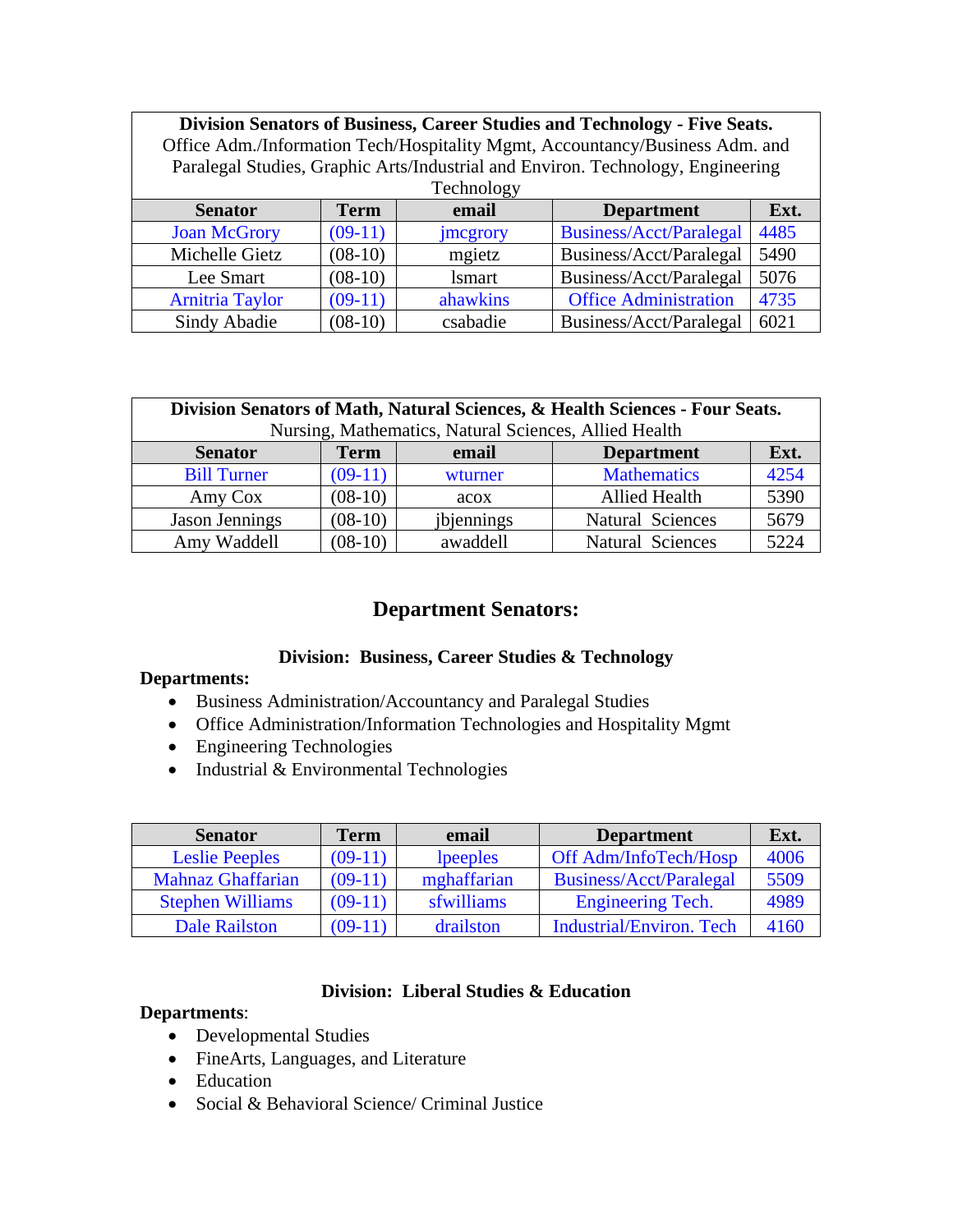| <b>Senator</b>         | Term      | email      | <b>Department</b>            | Ext. |
|------------------------|-----------|------------|------------------------------|------|
| <b>William Weppner</b> | $(09-11)$ | wweppner   | <b>Developmental Studies</b> | 5524 |
| Vava Cook              | $(08-10)$ | vcook      | Education                    | 5347 |
| <b>Clark McKinney</b>  | $(08-10)$ | cmckinney  | Soc Behav. /Crim. Just.      | 5347 |
| <b>John Prichard</b>   | $(09-11)$ | ipritchard | Fine Arts/Language/Lit       | 5645 |

# **Division: Math, Natural Sciences & Health Sciences**

# **Departments:**

- Mathematics
- Natural Sciences
- Nursing
- Allied Health

| <b>Senator</b>     | Term      | email      | <b>Department</b>      | Ext. |
|--------------------|-----------|------------|------------------------|------|
| <b>Jason Whitt</b> | $(09-11)$ | iwhitt     | <b>Mathematics</b>     | 5245 |
| Joyce Johnson      | $(08-10)$ | jdjohnson7 | <b>Natural Science</b> | 6057 |
| <b>Pam Jones</b>   | $(09-11)$ | Pljones7   | <b>Nursing</b>         | 5439 |
| Delores Boland     | $(08-10)$ | dboland    | <b>Allied Health</b>   | 5416 |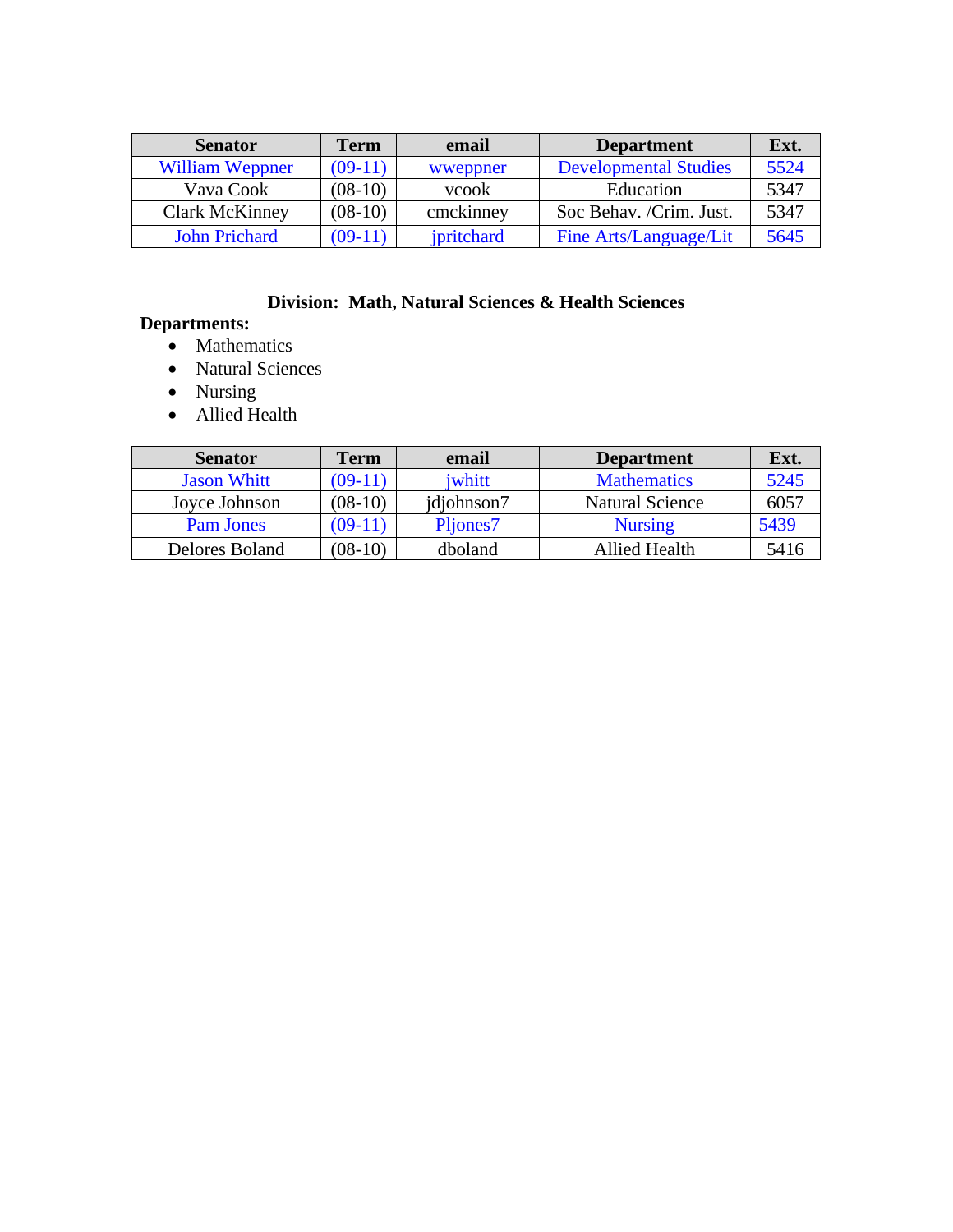### ACADEMIC MATTERS COMMITTEE Minutes of Meeting September 16, 2009

Members in Attendance: Members Absent:

Marguerite Jackson-Jones Bridgett Smith John Pritchard **Arnitria Taylor** Ron Gephart Sheldon Dan Pam Jones Angela Payne

Leslie Peeples Amy Cox (on sick leave until 10/21)

The meeting was called to order at 2:45 by Chairman, Leslie Peeples.

Pam Jones introduced Anita Das, who will be taking her place on the committee.

The committee reviewed a request from Barbara Roseborough regarding the Academic Misconduct policy. The current policy stipulates the instructor's right to assign a course grade of "F" to a student who has violated the academic code of conduct. The concern had been expressed that currently students could withdraw from the class in order to avoid receiving the "F" grade.

The committee reviewed the policy on academic misconduct found in the catalog on page 30. The verbiage from the catalog states: "If a grade of "F" is assigned to a course as a result of academic misconduct, a student may not withdraw from or drop that course." It was the opinion of the committee that the language contained in the policy was adequate. The problem, it seems, lies with the Banner system as it presently stands. Since grades are not recorded until the end of the semester, a student could, in the meantime, withdraw from the class, thus avoiding the "F" grade.

It was the recommendation of the committee that there be follow-up with the system administrators to see if there is a way that an "F" grade could be administered immediately upon the instructor's determination that academic misconduct had occurred or, in the alternative, that the student could be flagged so that they were physically unable to withdraw from the system.

The second issue brought before the committee was a request from Betty Rosenblatt that there be a review of the college's grade appeal process, specifically the language that "Grades are not negotiable, debatable or otherwise bargained in any fashion. Errors in fact, judgment or related extenuating circumstances may be sufficient cause to request an appeal." Ms. Rosenblatt felt the second sentence was vague and should be removed. Additionally, it was felt that the form should state precise reasons for a grade appeal, such as "final grade was miscalculated."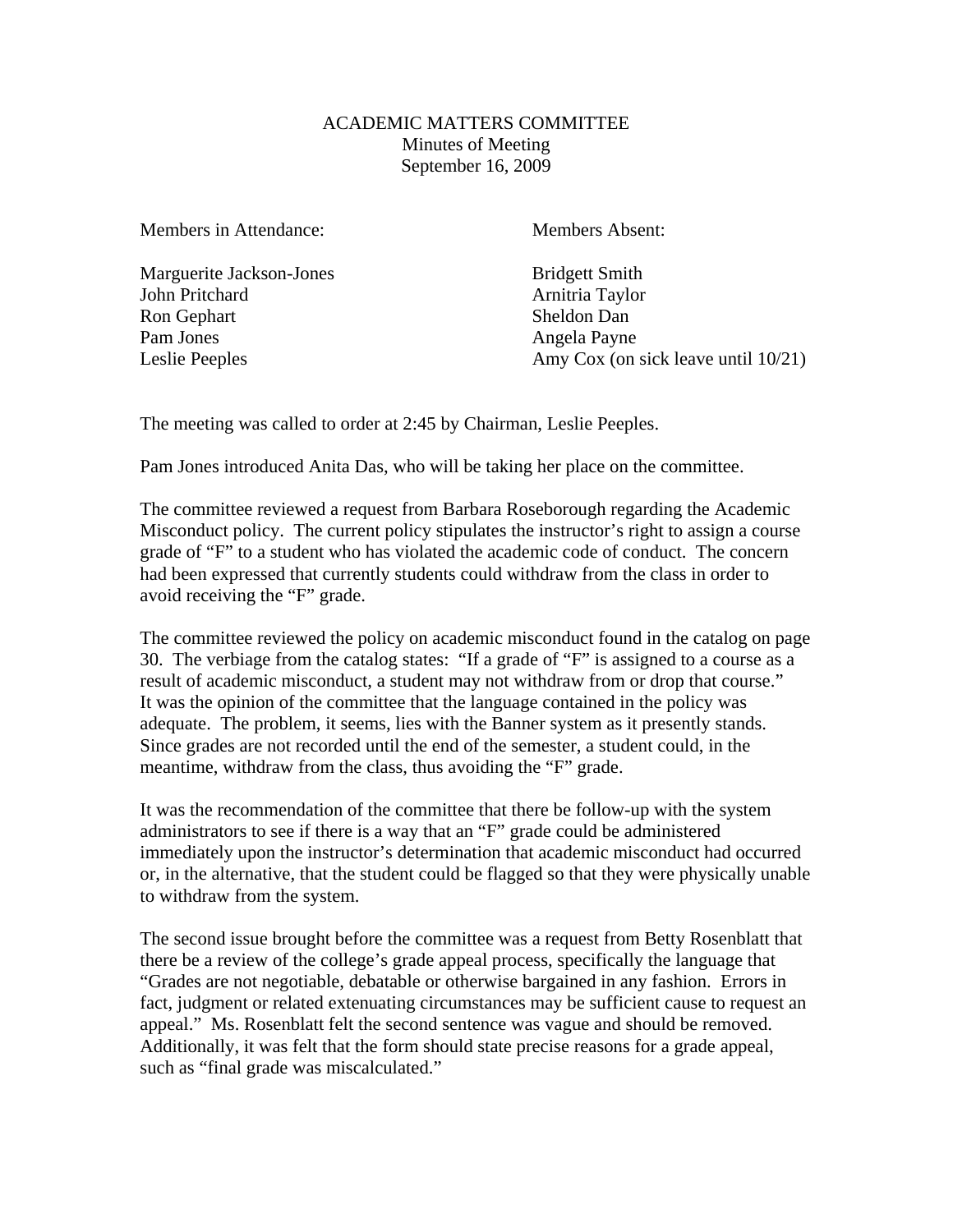The committee felt that the adding of such specific language to the policy was unwise. Such a move would box both students and faculty in and could never be inclusive enough to cover all scenarios. The committee felt that while the policy as it reads now should be sufficient, that the word "judgment" in the second sentence may be too subjective for students. It was the consensus of the committee, therefore, that the word "judgment" be removed and the sentence changed to read: "Errors in fact or extenuating circumstances may be sufficient cause to request an appeal."

Additionally, the committee recommends that department heads hold meetings with their faculty to emphasize the appropriate steps to be followed when disputes of this nature arise.

With no further business, the meeting was adjourned at 4:00 p.m.

# **Faculty Welfare Committee: Union Campus Project Fall 2009**

The goal is to help give the Union campus a facelift. The Faculty Welfare Committee is making the following recommendations:

# **The Faculty Lounge:**

**General:** The entire faculty lounge needs to have new flooring (carpet, wood, laminate, or nice linoleum that looks like tile along with some area rugs) and paint. Carpet flooring should be avoided in the kitchen area. Surveillance cameras are needed at the entrances (to stop theft and overnight guests). Also it would be nice to tear down the smaller part of the partition between the den area and meeting room area.

#### **The kitchen:**

The entire area needs to be gutted as everything is old and dirty and not everything works.

Items needed:

- Full size refrigerator, microwave and toaster oven
- Countertop with sink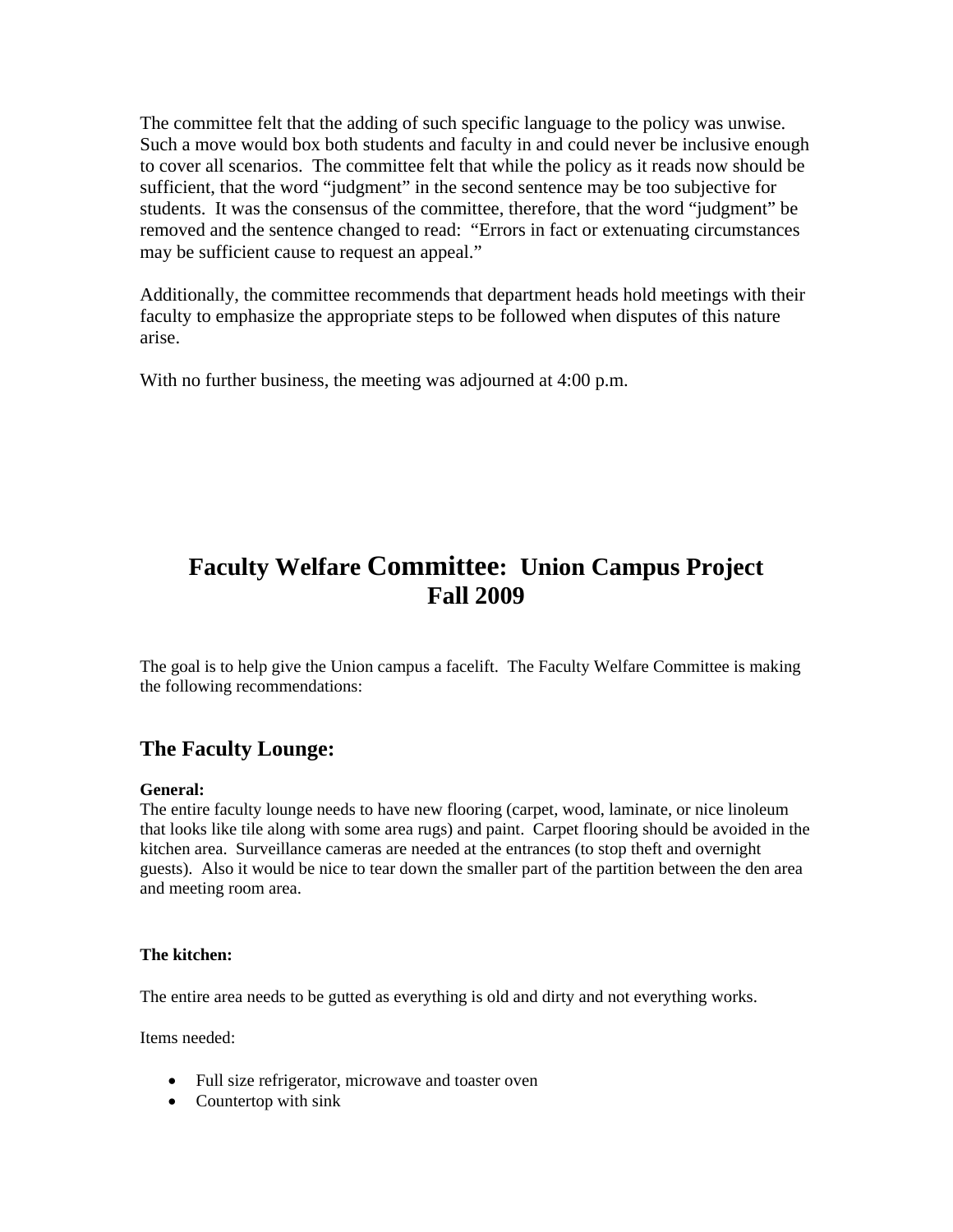- Big kitchen trashcan so faculty can clean up after meals
- An ice machine like the one at Macon would be a nice bonus
- Outside tables with chairs (approximately 4 tables with 4 chairs each) for the balcony

#### **The den:**

- $\bullet$  2 new couches
- 2 new lounge chairs
- 1 new coffee table
- TV and TV stand (Flatscreen to be mounted to the wall)

#### **The meeting room:**

- Wireless connectivity available (it is available on that floor, but WE NEED TO access it from the lounge)
- 1 very large conference table (similar to the one in the Farris meeting room that seats about 20 people)
- Approximately 12 more nice stackable chairs like the non-rolling burgundy ones currently in the lounge
- Ceiling Projector and new screen
- Artwork on the walls (We thought it would be a good idea to display artwork of Southwest students or faculty. Maybe someone could draw murals?)
- New A/C fan (the current one is too loud for meetings)
- Either make current lighting brighter or install track lighting

## **Outside**

Outside Lighting around campus- Current lights need to be brighter, and landscaping lights need to be added in the shrubbery area.

Outside Gathering Areas - the following is needed (since students often sit on the walls or bring chairs from inside):

- More benches need to be added (specifically to the areas close to where the buses and cars pick-up students such as behind the gym, in front of M, and near the stairs of Parrish).
- Add a canopy with picnic tables between buildings M and F (in the area where there are colored pavement squares). Nine tables with 4 chairs each are needed.
- A few (approximately 3) small tables need to be added outside the Parrish building near the back parking lot
- Add potted plants to replace the dead ones currently in place
- Additional trash cans near F/M area, under E walkway, near all doors and walkways
- Add tables (approximately 4 tables with 4 chairs each) with chairs under walkway between E and D